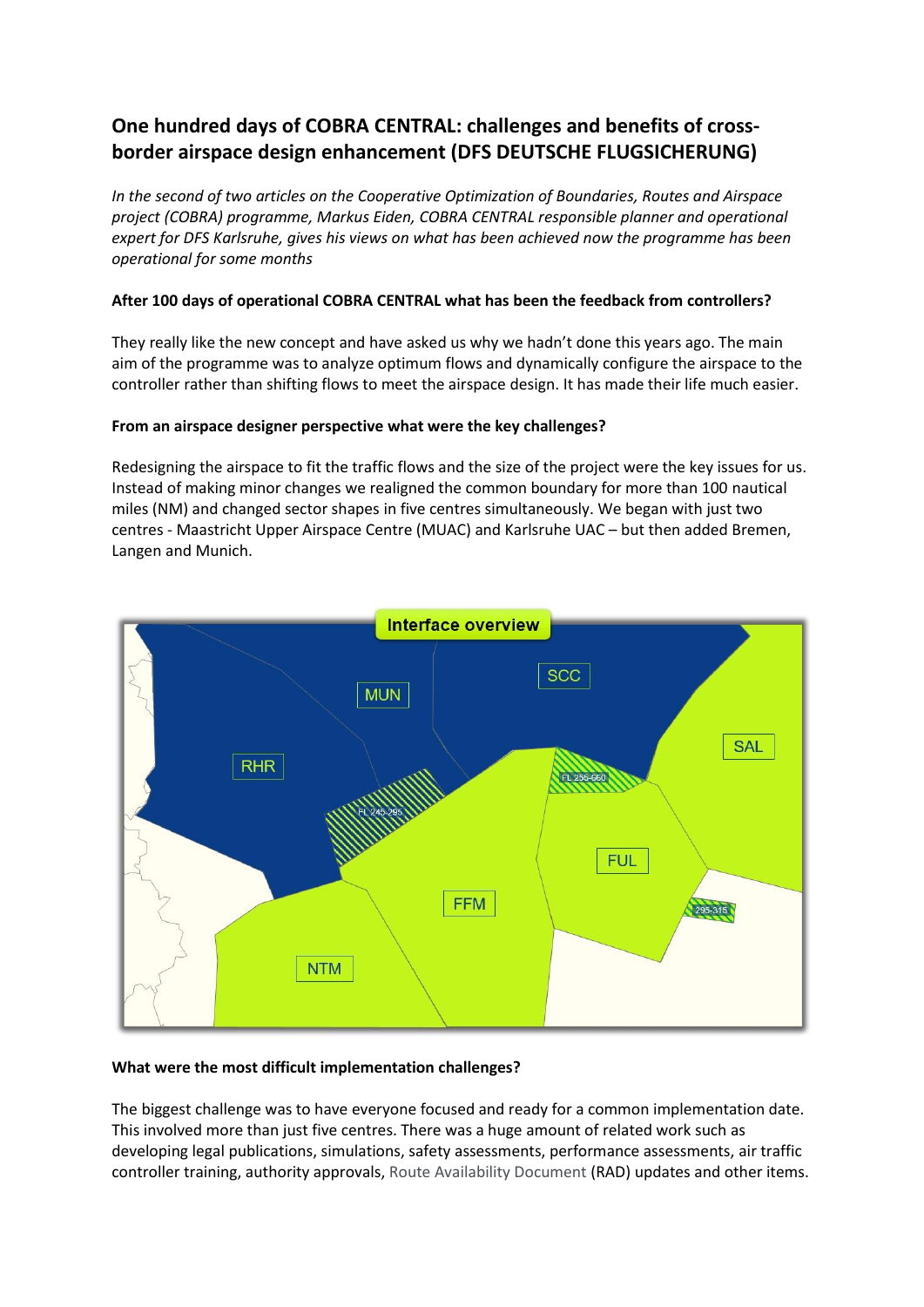So all participants had plenty of homework to do. Due to the pandemic the project was "digitallybased", another new challenge for us. But we developed a good communications network and a system for tracking issues - which was one of the key elements.

### **How complex is this airspace?**

The changes we made were close to the large airports in central Germany, such as Frankfurt, Düsseldorf and Cologne, which meant there were considerable vertical movements close to the airspace boundaries. With flights transitioning between lower and upper airspace in some areas it required four centres to re-define one single departure or arrival flow. We realigned sectors and boundaries between the centres. But the result has been an optimized airspace with a reduced complexity and enhanced sector capacity.

## **How did cooperation between Karlsruhe and MUAC work – is COBRA an exceptional programme or do you cooperate in airspace redesign projects on a daily basis?**

It's always a pleasure to work with the colleagues from MUAC – and with other centres, too, of course. We did not always share the same views but we were focused and professional. What was extraordinary was the fact that there were no political limits, which made it much easier.



## **Were airlines and military incorporated into the project?**

We changed the way we managed the handover of military traffic between Maastricht and Karlsruhe. Managing military traffic is slightly different from civil flights so we had some negotiations with military colleagues - mainly on the MUAC side – to develop a common view and way of managing all flights. Airlines were mainly involved in the COBRA West package, introduced in October 2021, which focused to flows arriving into Frankfurt. We organized a substantial airline briefing document which incorporated all the new route filing options.

#### **Do you envision the programme being expanded to more airspace sectors?**